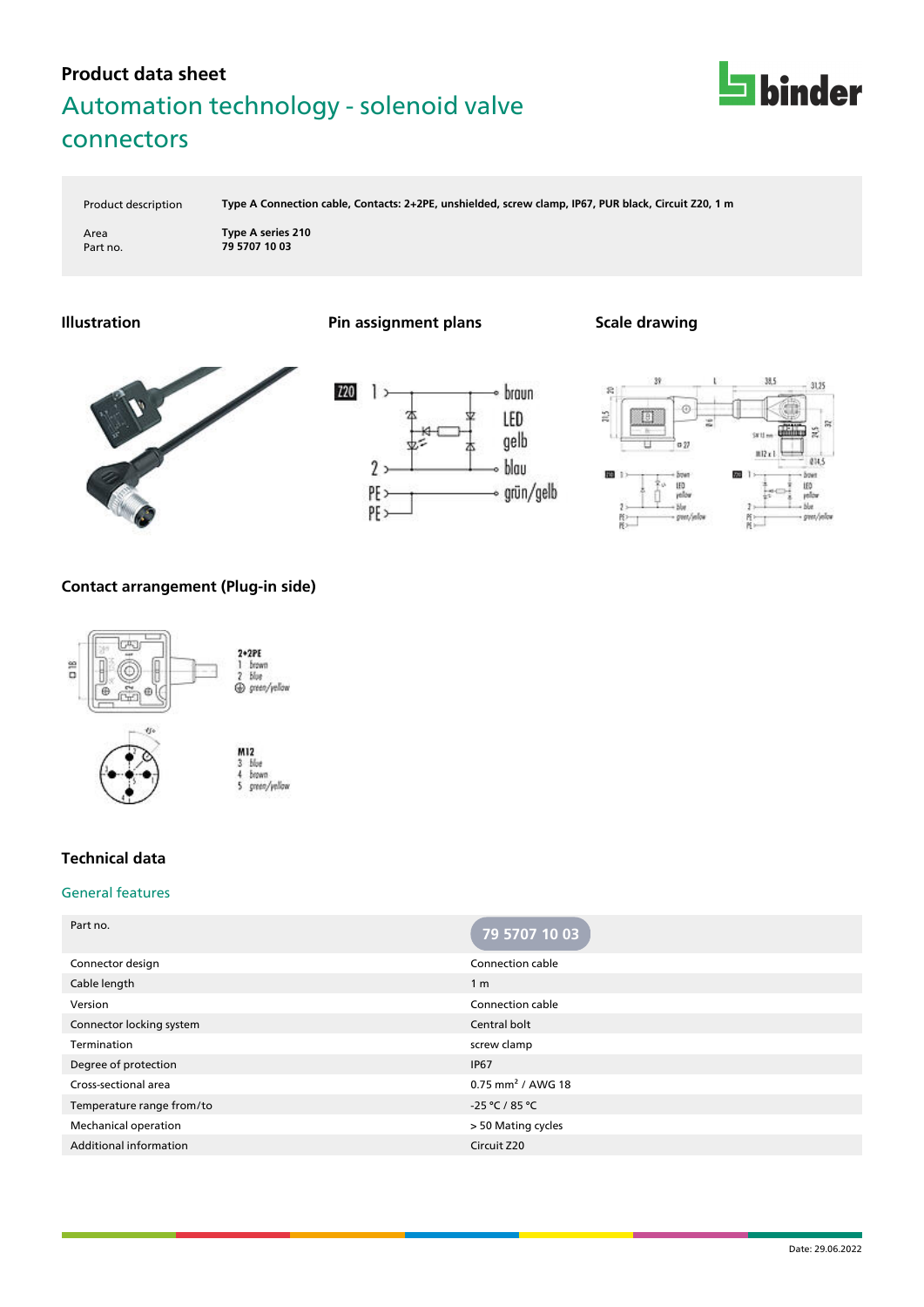

Product description **Type A Connection cable, Contacts: 2+2PE, unshielded, screw clamp, IP67, PUR black, Circuit Z20, 1 m**

| Area     |  |
|----------|--|
| Part no. |  |

**Type A series 210** Part no. **79 5707 10 03**

| Weight (g)            | 267.891  |
|-----------------------|----------|
| Customs tariff number | 85444290 |

#### Electrical parameters

| Rated voltage             | 24 V                  |
|---------------------------|-----------------------|
| Rated impulse voltage     | 800 V                 |
| Rated current (40 °C)     | 4.0 A                 |
| Insulation resistance     | $\geq 10^{10} \Omega$ |
| Pollution degree          | 3                     |
| Overvoltage category      | Ш                     |
| Insulating material group | $\mathbf{II}$         |
| <b>EMC</b> compliance     | unshielded            |
| Wiring                    | Z20                   |

#### Material

| Housing material      | <b>PC</b>                    |
|-----------------------|------------------------------|
| Contact body material | PA                           |
| Contact material      | CuSn (bronze) / CuZn (brass) |
| Contact plating       | Sn (tin)                     |

#### Classifications

| eCl@ss 11.1 | 27-06-03-11 |
|-------------|-------------|
| ETIM 7.0    | EC001855    |

### Cable data - Structure of the cable

| Cable diameter         | $6.0$ mm          |
|------------------------|-------------------|
| Sheath material        | <b>PUR</b>        |
| Single-lead insulation | <b>PVC</b>        |
| Single-lead structure  | 24 x 0.20 mm (Cu) |
| Cable color            | black             |

### Cable data - Mechanical properties

| Bending radius, fixed cable  | $5 \times \emptyset$  |
|------------------------------|-----------------------|
| Bending radius, moving cable | $10 \times \emptyset$ |

### Cable data - Thermal properties

| Temperature range cable in move from/to | -5 °C / 70 °C  |
|-----------------------------------------|----------------|
| Temperature range cable fixed from/to   | -25 °C / 70 °C |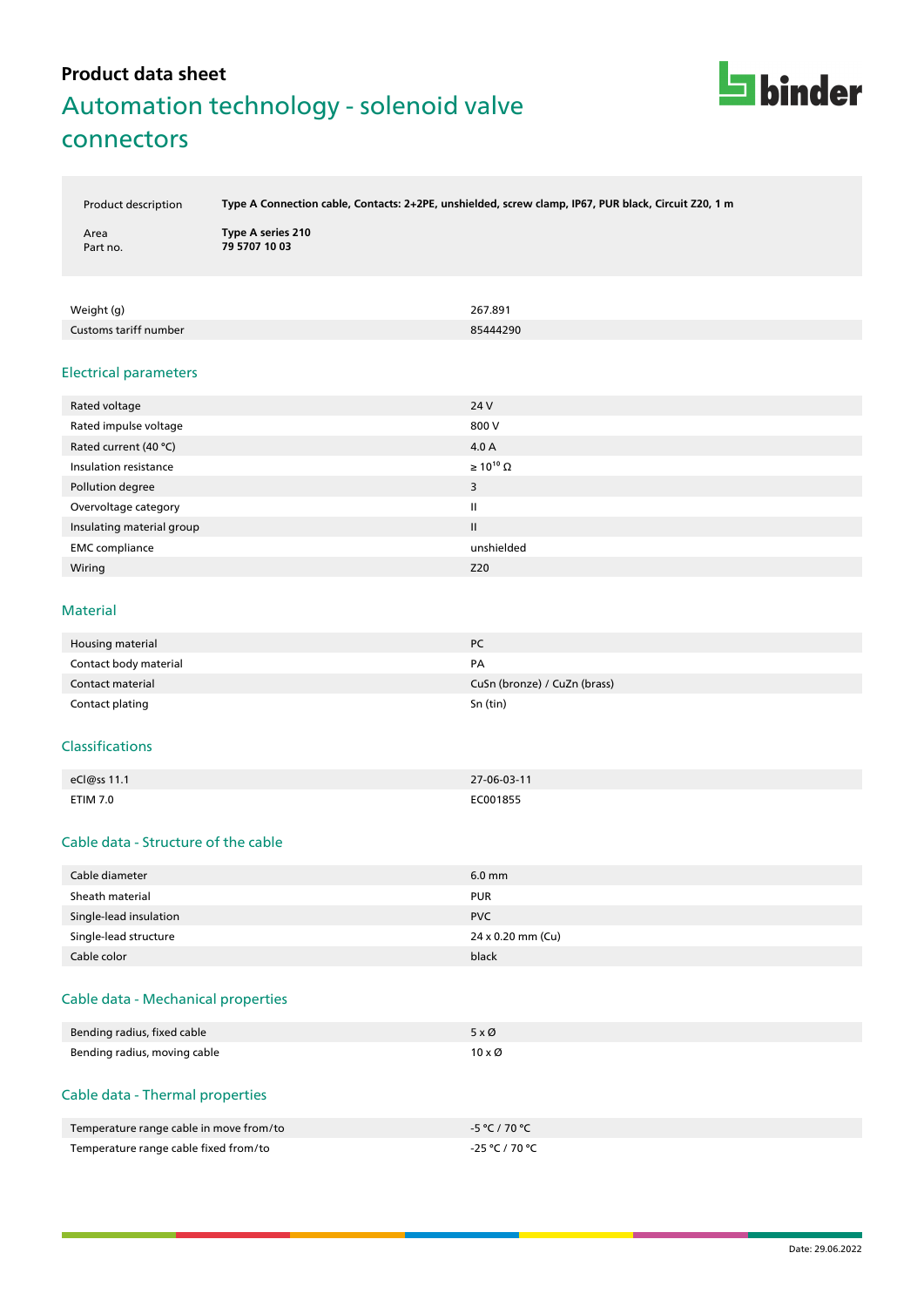

Product description **Type A Connection cable, Contacts: 2+2PE, unshielded, screw clamp, IP67, PUR black, Circuit Z20, 1 m**

Area **Type A series 210** Part no. **79 5707 10 03**

#### Cable data - Other features

Halogen free now a state of the state of the state of the state of the state of the state of the state of the state of the state of the state of the state of the state of the state of the state of the state of the state of